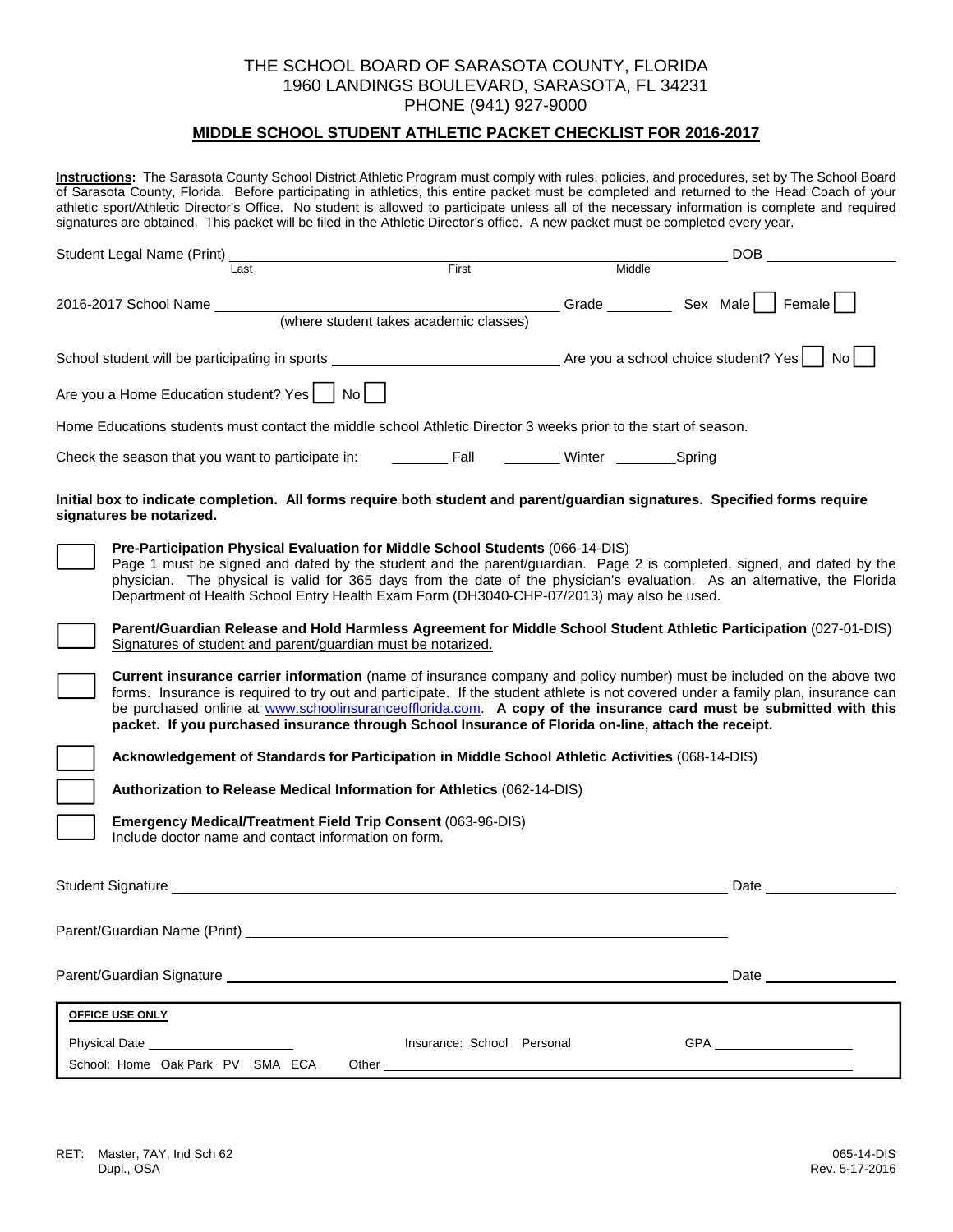### **PRE-PARTICIPATION PHYSICAL EVALUATION FOR MIDDLE SCHOOL STUDENTS**

| Part 1. Student Information (to be completed by student or parent).<br>Part 2. Medical History (to be completed by student or parent). Explain "yes" answers below. Circle questions you don't know answers to.<br>Yes No<br>Yes No<br>1. Have you had a medical illness or injury since your last<br>26. Have you ever become ill from exercising in the heat?<br>check up or sports physical?<br>27. Do you cough, wheeze or have trouble breathing during or<br>2. Do you have an ongoing chronic illness?<br>after activity?<br>3. Have you ever been hospitalized overnight?<br>28. Do you have asthma?<br>4. Have you ever had surgery?<br>29. Do you have seasonal allergies that require medical<br>treatment?<br>prescription (over-the-counter) medications or pills or<br>30. Do you use any special protective or corrective equipment<br>using an inhaler?<br>or medical devices that aren't usually used for your sport or<br>6. Have you ever taken any supplements or vitamins to help<br>position (for example, knee brace, special neck roll, foot<br>you gain or lose weight or improve your performance?<br>orthotics, shunt, retainer on your teeth or hearing aid)?<br>7. Do you have any allergies (for example, pollen, latex,<br>31. Have you had any problems with your eyes or vision?<br>medicine, food or stinging insects)?<br>32. Do you wear glasses, contacts or protective eyewear?<br>8. Have you ever had a rash or hives develop during or after<br>33. Have you ever had a sprain, strain or swelling after injury?<br>exercise?<br>34. Have you broken or fractured any bones or dislocated any<br>9. Have you ever passed out during or after exercise?<br>joints?<br>10. Have you ever been dizzy during or after exercise?<br>35. Have you had any other problems with pain or swelling in<br>11. Have you ever had chest pain during or after exercise?<br>muscles, tendons, bones or joints? If yes, check<br>12. Do you get tired more quickly than your friends do during<br>appropriate blank and explain below<br>exercise?<br>Elbow<br>$\_\_$ Head<br>$\frac{1}{1}$<br>$\equiv$ Hip<br>__ Forearm __ Thigh<br>___ Neck<br>heartbeats?<br>Back<br>___ Wrist<br>$\overline{\phantom{a}}$ Knee<br>14. Have you had high blood pressure or high cholesterol?<br>Chest<br>$\_\_\$ Hand<br>__ Shin/Calf<br>15. Have you ever been told you have a heart murmur?<br>____ Shoulder ___<br>Finger<br>__ Ankle<br>16. Has any family member or relative died of heart problems<br>___ Upper Arm ___ Foot<br>or sudden death before age 50?<br>36. Do you want to weigh more or less than you do now?<br>17. Have you had a severe viral infection (for example,<br>37. Do you lose weight regularly to meet weight requirements<br>myocarditis or mononucleosis) within the last month?<br>for your sport?<br>18. Has a physician ever denied or restricted your<br>38. Do you feel stressed out?<br>participation in sports for any heart problems?<br>39. Have you ever been diagnosed with sickle cell anemia?<br>19. Do you have any current skin problems (for example,<br>40. Have you ever been diagnosed with having the sickle cell<br>itching, rashes, acne, warts, fungus, blisters or pressure<br>trait?<br>sores)?<br>41. Record the dates of your most recent immunizations<br>20. Have you ever had a head injury or concussion?<br>(shots) for:<br>21. Have you ever been knocked out, become unconscious or<br><b>Example 2016</b> Measles<br>Tetanus _____<br>lost your memory?<br>Chickenpox _____________<br>Hepatitis B<br>22. Have you ever had a seizure?<br><b>FEMALES ONLY (optional)</b><br>23. Do you have frequent or severe headaches?<br>24. Have you ever had numbness or tingling in your arms,<br>43. When was your most recent menstrual period? ___________<br>hands, legs or feet?<br>44. How much time do you usually have from the start of one period to the<br>start of another?<br>45. How many periods have you had in the last year?<br>46. What was the longest time between periods in the last year? | Instructions: This completed form must be kept on file by the school. This form is valid for 365 calendar days from the date of the evaluation as written on page 2.<br>This form is non-transferable; a change of schools during the validity period of this form will require page 1 of this form to be re-submitted. |  |  |  |  |  |  |
|-------------------------------------------------------------------------------------------------------------------------------------------------------------------------------------------------------------------------------------------------------------------------------------------------------------------------------------------------------------------------------------------------------------------------------------------------------------------------------------------------------------------------------------------------------------------------------------------------------------------------------------------------------------------------------------------------------------------------------------------------------------------------------------------------------------------------------------------------------------------------------------------------------------------------------------------------------------------------------------------------------------------------------------------------------------------------------------------------------------------------------------------------------------------------------------------------------------------------------------------------------------------------------------------------------------------------------------------------------------------------------------------------------------------------------------------------------------------------------------------------------------------------------------------------------------------------------------------------------------------------------------------------------------------------------------------------------------------------------------------------------------------------------------------------------------------------------------------------------------------------------------------------------------------------------------------------------------------------------------------------------------------------------------------------------------------------------------------------------------------------------------------------------------------------------------------------------------------------------------------------------------------------------------------------------------------------------------------------------------------------------------------------------------------------------------------------------------------------------------------------------------------------------------------------------------------------------------------------------------------------------------------------------------------------------------------------------------------------------------------------------------------------------------------------------------------------------------------------------------------------------------------------------------------------------------------------------------------------------------------------------------------------------------------------------------------------------------------------------------------------------------------------------------------------------------------------------------------------------------------------------------------------------------------------------------------------------------------------------------------------------------------------------------------------------------------------------------------------------------------------------------------------------------------------------------------------------------------------------------------------------------------------------------------------------------------------------------------------------------------------------------------------------------------------------------------------------------------------------------------------------------------------------------------------------------------------------------------------------------------------------------------------------------------------------------------------------------------|-------------------------------------------------------------------------------------------------------------------------------------------------------------------------------------------------------------------------------------------------------------------------------------------------------------------------|--|--|--|--|--|--|
|                                                                                                                                                                                                                                                                                                                                                                                                                                                                                                                                                                                                                                                                                                                                                                                                                                                                                                                                                                                                                                                                                                                                                                                                                                                                                                                                                                                                                                                                                                                                                                                                                                                                                                                                                                                                                                                                                                                                                                                                                                                                                                                                                                                                                                                                                                                                                                                                                                                                                                                                                                                                                                                                                                                                                                                                                                                                                                                                                                                                                                                                                                                                                                                                                                                                                                                                                                                                                                                                                                                                                                                                                                                                                                                                                                                                                                                                                                                                                                                                                                                                                           |                                                                                                                                                                                                                                                                                                                         |  |  |  |  |  |  |
|                                                                                                                                                                                                                                                                                                                                                                                                                                                                                                                                                                                                                                                                                                                                                                                                                                                                                                                                                                                                                                                                                                                                                                                                                                                                                                                                                                                                                                                                                                                                                                                                                                                                                                                                                                                                                                                                                                                                                                                                                                                                                                                                                                                                                                                                                                                                                                                                                                                                                                                                                                                                                                                                                                                                                                                                                                                                                                                                                                                                                                                                                                                                                                                                                                                                                                                                                                                                                                                                                                                                                                                                                                                                                                                                                                                                                                                                                                                                                                                                                                                                                           |                                                                                                                                                                                                                                                                                                                         |  |  |  |  |  |  |
|                                                                                                                                                                                                                                                                                                                                                                                                                                                                                                                                                                                                                                                                                                                                                                                                                                                                                                                                                                                                                                                                                                                                                                                                                                                                                                                                                                                                                                                                                                                                                                                                                                                                                                                                                                                                                                                                                                                                                                                                                                                                                                                                                                                                                                                                                                                                                                                                                                                                                                                                                                                                                                                                                                                                                                                                                                                                                                                                                                                                                                                                                                                                                                                                                                                                                                                                                                                                                                                                                                                                                                                                                                                                                                                                                                                                                                                                                                                                                                                                                                                                                           |                                                                                                                                                                                                                                                                                                                         |  |  |  |  |  |  |
|                                                                                                                                                                                                                                                                                                                                                                                                                                                                                                                                                                                                                                                                                                                                                                                                                                                                                                                                                                                                                                                                                                                                                                                                                                                                                                                                                                                                                                                                                                                                                                                                                                                                                                                                                                                                                                                                                                                                                                                                                                                                                                                                                                                                                                                                                                                                                                                                                                                                                                                                                                                                                                                                                                                                                                                                                                                                                                                                                                                                                                                                                                                                                                                                                                                                                                                                                                                                                                                                                                                                                                                                                                                                                                                                                                                                                                                                                                                                                                                                                                                                                           |                                                                                                                                                                                                                                                                                                                         |  |  |  |  |  |  |
|                                                                                                                                                                                                                                                                                                                                                                                                                                                                                                                                                                                                                                                                                                                                                                                                                                                                                                                                                                                                                                                                                                                                                                                                                                                                                                                                                                                                                                                                                                                                                                                                                                                                                                                                                                                                                                                                                                                                                                                                                                                                                                                                                                                                                                                                                                                                                                                                                                                                                                                                                                                                                                                                                                                                                                                                                                                                                                                                                                                                                                                                                                                                                                                                                                                                                                                                                                                                                                                                                                                                                                                                                                                                                                                                                                                                                                                                                                                                                                                                                                                                                           |                                                                                                                                                                                                                                                                                                                         |  |  |  |  |  |  |
|                                                                                                                                                                                                                                                                                                                                                                                                                                                                                                                                                                                                                                                                                                                                                                                                                                                                                                                                                                                                                                                                                                                                                                                                                                                                                                                                                                                                                                                                                                                                                                                                                                                                                                                                                                                                                                                                                                                                                                                                                                                                                                                                                                                                                                                                                                                                                                                                                                                                                                                                                                                                                                                                                                                                                                                                                                                                                                                                                                                                                                                                                                                                                                                                                                                                                                                                                                                                                                                                                                                                                                                                                                                                                                                                                                                                                                                                                                                                                                                                                                                                                           |                                                                                                                                                                                                                                                                                                                         |  |  |  |  |  |  |
|                                                                                                                                                                                                                                                                                                                                                                                                                                                                                                                                                                                                                                                                                                                                                                                                                                                                                                                                                                                                                                                                                                                                                                                                                                                                                                                                                                                                                                                                                                                                                                                                                                                                                                                                                                                                                                                                                                                                                                                                                                                                                                                                                                                                                                                                                                                                                                                                                                                                                                                                                                                                                                                                                                                                                                                                                                                                                                                                                                                                                                                                                                                                                                                                                                                                                                                                                                                                                                                                                                                                                                                                                                                                                                                                                                                                                                                                                                                                                                                                                                                                                           |                                                                                                                                                                                                                                                                                                                         |  |  |  |  |  |  |
|                                                                                                                                                                                                                                                                                                                                                                                                                                                                                                                                                                                                                                                                                                                                                                                                                                                                                                                                                                                                                                                                                                                                                                                                                                                                                                                                                                                                                                                                                                                                                                                                                                                                                                                                                                                                                                                                                                                                                                                                                                                                                                                                                                                                                                                                                                                                                                                                                                                                                                                                                                                                                                                                                                                                                                                                                                                                                                                                                                                                                                                                                                                                                                                                                                                                                                                                                                                                                                                                                                                                                                                                                                                                                                                                                                                                                                                                                                                                                                                                                                                                                           |                                                                                                                                                                                                                                                                                                                         |  |  |  |  |  |  |
|                                                                                                                                                                                                                                                                                                                                                                                                                                                                                                                                                                                                                                                                                                                                                                                                                                                                                                                                                                                                                                                                                                                                                                                                                                                                                                                                                                                                                                                                                                                                                                                                                                                                                                                                                                                                                                                                                                                                                                                                                                                                                                                                                                                                                                                                                                                                                                                                                                                                                                                                                                                                                                                                                                                                                                                                                                                                                                                                                                                                                                                                                                                                                                                                                                                                                                                                                                                                                                                                                                                                                                                                                                                                                                                                                                                                                                                                                                                                                                                                                                                                                           |                                                                                                                                                                                                                                                                                                                         |  |  |  |  |  |  |
|                                                                                                                                                                                                                                                                                                                                                                                                                                                                                                                                                                                                                                                                                                                                                                                                                                                                                                                                                                                                                                                                                                                                                                                                                                                                                                                                                                                                                                                                                                                                                                                                                                                                                                                                                                                                                                                                                                                                                                                                                                                                                                                                                                                                                                                                                                                                                                                                                                                                                                                                                                                                                                                                                                                                                                                                                                                                                                                                                                                                                                                                                                                                                                                                                                                                                                                                                                                                                                                                                                                                                                                                                                                                                                                                                                                                                                                                                                                                                                                                                                                                                           |                                                                                                                                                                                                                                                                                                                         |  |  |  |  |  |  |
|                                                                                                                                                                                                                                                                                                                                                                                                                                                                                                                                                                                                                                                                                                                                                                                                                                                                                                                                                                                                                                                                                                                                                                                                                                                                                                                                                                                                                                                                                                                                                                                                                                                                                                                                                                                                                                                                                                                                                                                                                                                                                                                                                                                                                                                                                                                                                                                                                                                                                                                                                                                                                                                                                                                                                                                                                                                                                                                                                                                                                                                                                                                                                                                                                                                                                                                                                                                                                                                                                                                                                                                                                                                                                                                                                                                                                                                                                                                                                                                                                                                                                           |                                                                                                                                                                                                                                                                                                                         |  |  |  |  |  |  |
|                                                                                                                                                                                                                                                                                                                                                                                                                                                                                                                                                                                                                                                                                                                                                                                                                                                                                                                                                                                                                                                                                                                                                                                                                                                                                                                                                                                                                                                                                                                                                                                                                                                                                                                                                                                                                                                                                                                                                                                                                                                                                                                                                                                                                                                                                                                                                                                                                                                                                                                                                                                                                                                                                                                                                                                                                                                                                                                                                                                                                                                                                                                                                                                                                                                                                                                                                                                                                                                                                                                                                                                                                                                                                                                                                                                                                                                                                                                                                                                                                                                                                           |                                                                                                                                                                                                                                                                                                                         |  |  |  |  |  |  |
|                                                                                                                                                                                                                                                                                                                                                                                                                                                                                                                                                                                                                                                                                                                                                                                                                                                                                                                                                                                                                                                                                                                                                                                                                                                                                                                                                                                                                                                                                                                                                                                                                                                                                                                                                                                                                                                                                                                                                                                                                                                                                                                                                                                                                                                                                                                                                                                                                                                                                                                                                                                                                                                                                                                                                                                                                                                                                                                                                                                                                                                                                                                                                                                                                                                                                                                                                                                                                                                                                                                                                                                                                                                                                                                                                                                                                                                                                                                                                                                                                                                                                           |                                                                                                                                                                                                                                                                                                                         |  |  |  |  |  |  |
|                                                                                                                                                                                                                                                                                                                                                                                                                                                                                                                                                                                                                                                                                                                                                                                                                                                                                                                                                                                                                                                                                                                                                                                                                                                                                                                                                                                                                                                                                                                                                                                                                                                                                                                                                                                                                                                                                                                                                                                                                                                                                                                                                                                                                                                                                                                                                                                                                                                                                                                                                                                                                                                                                                                                                                                                                                                                                                                                                                                                                                                                                                                                                                                                                                                                                                                                                                                                                                                                                                                                                                                                                                                                                                                                                                                                                                                                                                                                                                                                                                                                                           |                                                                                                                                                                                                                                                                                                                         |  |  |  |  |  |  |
|                                                                                                                                                                                                                                                                                                                                                                                                                                                                                                                                                                                                                                                                                                                                                                                                                                                                                                                                                                                                                                                                                                                                                                                                                                                                                                                                                                                                                                                                                                                                                                                                                                                                                                                                                                                                                                                                                                                                                                                                                                                                                                                                                                                                                                                                                                                                                                                                                                                                                                                                                                                                                                                                                                                                                                                                                                                                                                                                                                                                                                                                                                                                                                                                                                                                                                                                                                                                                                                                                                                                                                                                                                                                                                                                                                                                                                                                                                                                                                                                                                                                                           | 5. Are you currently taking any prescription or non-                                                                                                                                                                                                                                                                    |  |  |  |  |  |  |
|                                                                                                                                                                                                                                                                                                                                                                                                                                                                                                                                                                                                                                                                                                                                                                                                                                                                                                                                                                                                                                                                                                                                                                                                                                                                                                                                                                                                                                                                                                                                                                                                                                                                                                                                                                                                                                                                                                                                                                                                                                                                                                                                                                                                                                                                                                                                                                                                                                                                                                                                                                                                                                                                                                                                                                                                                                                                                                                                                                                                                                                                                                                                                                                                                                                                                                                                                                                                                                                                                                                                                                                                                                                                                                                                                                                                                                                                                                                                                                                                                                                                                           |                                                                                                                                                                                                                                                                                                                         |  |  |  |  |  |  |
|                                                                                                                                                                                                                                                                                                                                                                                                                                                                                                                                                                                                                                                                                                                                                                                                                                                                                                                                                                                                                                                                                                                                                                                                                                                                                                                                                                                                                                                                                                                                                                                                                                                                                                                                                                                                                                                                                                                                                                                                                                                                                                                                                                                                                                                                                                                                                                                                                                                                                                                                                                                                                                                                                                                                                                                                                                                                                                                                                                                                                                                                                                                                                                                                                                                                                                                                                                                                                                                                                                                                                                                                                                                                                                                                                                                                                                                                                                                                                                                                                                                                                           |                                                                                                                                                                                                                                                                                                                         |  |  |  |  |  |  |
|                                                                                                                                                                                                                                                                                                                                                                                                                                                                                                                                                                                                                                                                                                                                                                                                                                                                                                                                                                                                                                                                                                                                                                                                                                                                                                                                                                                                                                                                                                                                                                                                                                                                                                                                                                                                                                                                                                                                                                                                                                                                                                                                                                                                                                                                                                                                                                                                                                                                                                                                                                                                                                                                                                                                                                                                                                                                                                                                                                                                                                                                                                                                                                                                                                                                                                                                                                                                                                                                                                                                                                                                                                                                                                                                                                                                                                                                                                                                                                                                                                                                                           |                                                                                                                                                                                                                                                                                                                         |  |  |  |  |  |  |
|                                                                                                                                                                                                                                                                                                                                                                                                                                                                                                                                                                                                                                                                                                                                                                                                                                                                                                                                                                                                                                                                                                                                                                                                                                                                                                                                                                                                                                                                                                                                                                                                                                                                                                                                                                                                                                                                                                                                                                                                                                                                                                                                                                                                                                                                                                                                                                                                                                                                                                                                                                                                                                                                                                                                                                                                                                                                                                                                                                                                                                                                                                                                                                                                                                                                                                                                                                                                                                                                                                                                                                                                                                                                                                                                                                                                                                                                                                                                                                                                                                                                                           |                                                                                                                                                                                                                                                                                                                         |  |  |  |  |  |  |
|                                                                                                                                                                                                                                                                                                                                                                                                                                                                                                                                                                                                                                                                                                                                                                                                                                                                                                                                                                                                                                                                                                                                                                                                                                                                                                                                                                                                                                                                                                                                                                                                                                                                                                                                                                                                                                                                                                                                                                                                                                                                                                                                                                                                                                                                                                                                                                                                                                                                                                                                                                                                                                                                                                                                                                                                                                                                                                                                                                                                                                                                                                                                                                                                                                                                                                                                                                                                                                                                                                                                                                                                                                                                                                                                                                                                                                                                                                                                                                                                                                                                                           |                                                                                                                                                                                                                                                                                                                         |  |  |  |  |  |  |
|                                                                                                                                                                                                                                                                                                                                                                                                                                                                                                                                                                                                                                                                                                                                                                                                                                                                                                                                                                                                                                                                                                                                                                                                                                                                                                                                                                                                                                                                                                                                                                                                                                                                                                                                                                                                                                                                                                                                                                                                                                                                                                                                                                                                                                                                                                                                                                                                                                                                                                                                                                                                                                                                                                                                                                                                                                                                                                                                                                                                                                                                                                                                                                                                                                                                                                                                                                                                                                                                                                                                                                                                                                                                                                                                                                                                                                                                                                                                                                                                                                                                                           |                                                                                                                                                                                                                                                                                                                         |  |  |  |  |  |  |
|                                                                                                                                                                                                                                                                                                                                                                                                                                                                                                                                                                                                                                                                                                                                                                                                                                                                                                                                                                                                                                                                                                                                                                                                                                                                                                                                                                                                                                                                                                                                                                                                                                                                                                                                                                                                                                                                                                                                                                                                                                                                                                                                                                                                                                                                                                                                                                                                                                                                                                                                                                                                                                                                                                                                                                                                                                                                                                                                                                                                                                                                                                                                                                                                                                                                                                                                                                                                                                                                                                                                                                                                                                                                                                                                                                                                                                                                                                                                                                                                                                                                                           |                                                                                                                                                                                                                                                                                                                         |  |  |  |  |  |  |
|                                                                                                                                                                                                                                                                                                                                                                                                                                                                                                                                                                                                                                                                                                                                                                                                                                                                                                                                                                                                                                                                                                                                                                                                                                                                                                                                                                                                                                                                                                                                                                                                                                                                                                                                                                                                                                                                                                                                                                                                                                                                                                                                                                                                                                                                                                                                                                                                                                                                                                                                                                                                                                                                                                                                                                                                                                                                                                                                                                                                                                                                                                                                                                                                                                                                                                                                                                                                                                                                                                                                                                                                                                                                                                                                                                                                                                                                                                                                                                                                                                                                                           |                                                                                                                                                                                                                                                                                                                         |  |  |  |  |  |  |
|                                                                                                                                                                                                                                                                                                                                                                                                                                                                                                                                                                                                                                                                                                                                                                                                                                                                                                                                                                                                                                                                                                                                                                                                                                                                                                                                                                                                                                                                                                                                                                                                                                                                                                                                                                                                                                                                                                                                                                                                                                                                                                                                                                                                                                                                                                                                                                                                                                                                                                                                                                                                                                                                                                                                                                                                                                                                                                                                                                                                                                                                                                                                                                                                                                                                                                                                                                                                                                                                                                                                                                                                                                                                                                                                                                                                                                                                                                                                                                                                                                                                                           |                                                                                                                                                                                                                                                                                                                         |  |  |  |  |  |  |
|                                                                                                                                                                                                                                                                                                                                                                                                                                                                                                                                                                                                                                                                                                                                                                                                                                                                                                                                                                                                                                                                                                                                                                                                                                                                                                                                                                                                                                                                                                                                                                                                                                                                                                                                                                                                                                                                                                                                                                                                                                                                                                                                                                                                                                                                                                                                                                                                                                                                                                                                                                                                                                                                                                                                                                                                                                                                                                                                                                                                                                                                                                                                                                                                                                                                                                                                                                                                                                                                                                                                                                                                                                                                                                                                                                                                                                                                                                                                                                                                                                                                                           |                                                                                                                                                                                                                                                                                                                         |  |  |  |  |  |  |
|                                                                                                                                                                                                                                                                                                                                                                                                                                                                                                                                                                                                                                                                                                                                                                                                                                                                                                                                                                                                                                                                                                                                                                                                                                                                                                                                                                                                                                                                                                                                                                                                                                                                                                                                                                                                                                                                                                                                                                                                                                                                                                                                                                                                                                                                                                                                                                                                                                                                                                                                                                                                                                                                                                                                                                                                                                                                                                                                                                                                                                                                                                                                                                                                                                                                                                                                                                                                                                                                                                                                                                                                                                                                                                                                                                                                                                                                                                                                                                                                                                                                                           |                                                                                                                                                                                                                                                                                                                         |  |  |  |  |  |  |
|                                                                                                                                                                                                                                                                                                                                                                                                                                                                                                                                                                                                                                                                                                                                                                                                                                                                                                                                                                                                                                                                                                                                                                                                                                                                                                                                                                                                                                                                                                                                                                                                                                                                                                                                                                                                                                                                                                                                                                                                                                                                                                                                                                                                                                                                                                                                                                                                                                                                                                                                                                                                                                                                                                                                                                                                                                                                                                                                                                                                                                                                                                                                                                                                                                                                                                                                                                                                                                                                                                                                                                                                                                                                                                                                                                                                                                                                                                                                                                                                                                                                                           |                                                                                                                                                                                                                                                                                                                         |  |  |  |  |  |  |
|                                                                                                                                                                                                                                                                                                                                                                                                                                                                                                                                                                                                                                                                                                                                                                                                                                                                                                                                                                                                                                                                                                                                                                                                                                                                                                                                                                                                                                                                                                                                                                                                                                                                                                                                                                                                                                                                                                                                                                                                                                                                                                                                                                                                                                                                                                                                                                                                                                                                                                                                                                                                                                                                                                                                                                                                                                                                                                                                                                                                                                                                                                                                                                                                                                                                                                                                                                                                                                                                                                                                                                                                                                                                                                                                                                                                                                                                                                                                                                                                                                                                                           | 13. Have you ever had racing of your heart or skipped                                                                                                                                                                                                                                                                   |  |  |  |  |  |  |
|                                                                                                                                                                                                                                                                                                                                                                                                                                                                                                                                                                                                                                                                                                                                                                                                                                                                                                                                                                                                                                                                                                                                                                                                                                                                                                                                                                                                                                                                                                                                                                                                                                                                                                                                                                                                                                                                                                                                                                                                                                                                                                                                                                                                                                                                                                                                                                                                                                                                                                                                                                                                                                                                                                                                                                                                                                                                                                                                                                                                                                                                                                                                                                                                                                                                                                                                                                                                                                                                                                                                                                                                                                                                                                                                                                                                                                                                                                                                                                                                                                                                                           |                                                                                                                                                                                                                                                                                                                         |  |  |  |  |  |  |
|                                                                                                                                                                                                                                                                                                                                                                                                                                                                                                                                                                                                                                                                                                                                                                                                                                                                                                                                                                                                                                                                                                                                                                                                                                                                                                                                                                                                                                                                                                                                                                                                                                                                                                                                                                                                                                                                                                                                                                                                                                                                                                                                                                                                                                                                                                                                                                                                                                                                                                                                                                                                                                                                                                                                                                                                                                                                                                                                                                                                                                                                                                                                                                                                                                                                                                                                                                                                                                                                                                                                                                                                                                                                                                                                                                                                                                                                                                                                                                                                                                                                                           |                                                                                                                                                                                                                                                                                                                         |  |  |  |  |  |  |
|                                                                                                                                                                                                                                                                                                                                                                                                                                                                                                                                                                                                                                                                                                                                                                                                                                                                                                                                                                                                                                                                                                                                                                                                                                                                                                                                                                                                                                                                                                                                                                                                                                                                                                                                                                                                                                                                                                                                                                                                                                                                                                                                                                                                                                                                                                                                                                                                                                                                                                                                                                                                                                                                                                                                                                                                                                                                                                                                                                                                                                                                                                                                                                                                                                                                                                                                                                                                                                                                                                                                                                                                                                                                                                                                                                                                                                                                                                                                                                                                                                                                                           |                                                                                                                                                                                                                                                                                                                         |  |  |  |  |  |  |
|                                                                                                                                                                                                                                                                                                                                                                                                                                                                                                                                                                                                                                                                                                                                                                                                                                                                                                                                                                                                                                                                                                                                                                                                                                                                                                                                                                                                                                                                                                                                                                                                                                                                                                                                                                                                                                                                                                                                                                                                                                                                                                                                                                                                                                                                                                                                                                                                                                                                                                                                                                                                                                                                                                                                                                                                                                                                                                                                                                                                                                                                                                                                                                                                                                                                                                                                                                                                                                                                                                                                                                                                                                                                                                                                                                                                                                                                                                                                                                                                                                                                                           |                                                                                                                                                                                                                                                                                                                         |  |  |  |  |  |  |
|                                                                                                                                                                                                                                                                                                                                                                                                                                                                                                                                                                                                                                                                                                                                                                                                                                                                                                                                                                                                                                                                                                                                                                                                                                                                                                                                                                                                                                                                                                                                                                                                                                                                                                                                                                                                                                                                                                                                                                                                                                                                                                                                                                                                                                                                                                                                                                                                                                                                                                                                                                                                                                                                                                                                                                                                                                                                                                                                                                                                                                                                                                                                                                                                                                                                                                                                                                                                                                                                                                                                                                                                                                                                                                                                                                                                                                                                                                                                                                                                                                                                                           |                                                                                                                                                                                                                                                                                                                         |  |  |  |  |  |  |
|                                                                                                                                                                                                                                                                                                                                                                                                                                                                                                                                                                                                                                                                                                                                                                                                                                                                                                                                                                                                                                                                                                                                                                                                                                                                                                                                                                                                                                                                                                                                                                                                                                                                                                                                                                                                                                                                                                                                                                                                                                                                                                                                                                                                                                                                                                                                                                                                                                                                                                                                                                                                                                                                                                                                                                                                                                                                                                                                                                                                                                                                                                                                                                                                                                                                                                                                                                                                                                                                                                                                                                                                                                                                                                                                                                                                                                                                                                                                                                                                                                                                                           |                                                                                                                                                                                                                                                                                                                         |  |  |  |  |  |  |
|                                                                                                                                                                                                                                                                                                                                                                                                                                                                                                                                                                                                                                                                                                                                                                                                                                                                                                                                                                                                                                                                                                                                                                                                                                                                                                                                                                                                                                                                                                                                                                                                                                                                                                                                                                                                                                                                                                                                                                                                                                                                                                                                                                                                                                                                                                                                                                                                                                                                                                                                                                                                                                                                                                                                                                                                                                                                                                                                                                                                                                                                                                                                                                                                                                                                                                                                                                                                                                                                                                                                                                                                                                                                                                                                                                                                                                                                                                                                                                                                                                                                                           |                                                                                                                                                                                                                                                                                                                         |  |  |  |  |  |  |
|                                                                                                                                                                                                                                                                                                                                                                                                                                                                                                                                                                                                                                                                                                                                                                                                                                                                                                                                                                                                                                                                                                                                                                                                                                                                                                                                                                                                                                                                                                                                                                                                                                                                                                                                                                                                                                                                                                                                                                                                                                                                                                                                                                                                                                                                                                                                                                                                                                                                                                                                                                                                                                                                                                                                                                                                                                                                                                                                                                                                                                                                                                                                                                                                                                                                                                                                                                                                                                                                                                                                                                                                                                                                                                                                                                                                                                                                                                                                                                                                                                                                                           |                                                                                                                                                                                                                                                                                                                         |  |  |  |  |  |  |
|                                                                                                                                                                                                                                                                                                                                                                                                                                                                                                                                                                                                                                                                                                                                                                                                                                                                                                                                                                                                                                                                                                                                                                                                                                                                                                                                                                                                                                                                                                                                                                                                                                                                                                                                                                                                                                                                                                                                                                                                                                                                                                                                                                                                                                                                                                                                                                                                                                                                                                                                                                                                                                                                                                                                                                                                                                                                                                                                                                                                                                                                                                                                                                                                                                                                                                                                                                                                                                                                                                                                                                                                                                                                                                                                                                                                                                                                                                                                                                                                                                                                                           |                                                                                                                                                                                                                                                                                                                         |  |  |  |  |  |  |
|                                                                                                                                                                                                                                                                                                                                                                                                                                                                                                                                                                                                                                                                                                                                                                                                                                                                                                                                                                                                                                                                                                                                                                                                                                                                                                                                                                                                                                                                                                                                                                                                                                                                                                                                                                                                                                                                                                                                                                                                                                                                                                                                                                                                                                                                                                                                                                                                                                                                                                                                                                                                                                                                                                                                                                                                                                                                                                                                                                                                                                                                                                                                                                                                                                                                                                                                                                                                                                                                                                                                                                                                                                                                                                                                                                                                                                                                                                                                                                                                                                                                                           |                                                                                                                                                                                                                                                                                                                         |  |  |  |  |  |  |
|                                                                                                                                                                                                                                                                                                                                                                                                                                                                                                                                                                                                                                                                                                                                                                                                                                                                                                                                                                                                                                                                                                                                                                                                                                                                                                                                                                                                                                                                                                                                                                                                                                                                                                                                                                                                                                                                                                                                                                                                                                                                                                                                                                                                                                                                                                                                                                                                                                                                                                                                                                                                                                                                                                                                                                                                                                                                                                                                                                                                                                                                                                                                                                                                                                                                                                                                                                                                                                                                                                                                                                                                                                                                                                                                                                                                                                                                                                                                                                                                                                                                                           |                                                                                                                                                                                                                                                                                                                         |  |  |  |  |  |  |
|                                                                                                                                                                                                                                                                                                                                                                                                                                                                                                                                                                                                                                                                                                                                                                                                                                                                                                                                                                                                                                                                                                                                                                                                                                                                                                                                                                                                                                                                                                                                                                                                                                                                                                                                                                                                                                                                                                                                                                                                                                                                                                                                                                                                                                                                                                                                                                                                                                                                                                                                                                                                                                                                                                                                                                                                                                                                                                                                                                                                                                                                                                                                                                                                                                                                                                                                                                                                                                                                                                                                                                                                                                                                                                                                                                                                                                                                                                                                                                                                                                                                                           |                                                                                                                                                                                                                                                                                                                         |  |  |  |  |  |  |
|                                                                                                                                                                                                                                                                                                                                                                                                                                                                                                                                                                                                                                                                                                                                                                                                                                                                                                                                                                                                                                                                                                                                                                                                                                                                                                                                                                                                                                                                                                                                                                                                                                                                                                                                                                                                                                                                                                                                                                                                                                                                                                                                                                                                                                                                                                                                                                                                                                                                                                                                                                                                                                                                                                                                                                                                                                                                                                                                                                                                                                                                                                                                                                                                                                                                                                                                                                                                                                                                                                                                                                                                                                                                                                                                                                                                                                                                                                                                                                                                                                                                                           |                                                                                                                                                                                                                                                                                                                         |  |  |  |  |  |  |
|                                                                                                                                                                                                                                                                                                                                                                                                                                                                                                                                                                                                                                                                                                                                                                                                                                                                                                                                                                                                                                                                                                                                                                                                                                                                                                                                                                                                                                                                                                                                                                                                                                                                                                                                                                                                                                                                                                                                                                                                                                                                                                                                                                                                                                                                                                                                                                                                                                                                                                                                                                                                                                                                                                                                                                                                                                                                                                                                                                                                                                                                                                                                                                                                                                                                                                                                                                                                                                                                                                                                                                                                                                                                                                                                                                                                                                                                                                                                                                                                                                                                                           |                                                                                                                                                                                                                                                                                                                         |  |  |  |  |  |  |
|                                                                                                                                                                                                                                                                                                                                                                                                                                                                                                                                                                                                                                                                                                                                                                                                                                                                                                                                                                                                                                                                                                                                                                                                                                                                                                                                                                                                                                                                                                                                                                                                                                                                                                                                                                                                                                                                                                                                                                                                                                                                                                                                                                                                                                                                                                                                                                                                                                                                                                                                                                                                                                                                                                                                                                                                                                                                                                                                                                                                                                                                                                                                                                                                                                                                                                                                                                                                                                                                                                                                                                                                                                                                                                                                                                                                                                                                                                                                                                                                                                                                                           |                                                                                                                                                                                                                                                                                                                         |  |  |  |  |  |  |
|                                                                                                                                                                                                                                                                                                                                                                                                                                                                                                                                                                                                                                                                                                                                                                                                                                                                                                                                                                                                                                                                                                                                                                                                                                                                                                                                                                                                                                                                                                                                                                                                                                                                                                                                                                                                                                                                                                                                                                                                                                                                                                                                                                                                                                                                                                                                                                                                                                                                                                                                                                                                                                                                                                                                                                                                                                                                                                                                                                                                                                                                                                                                                                                                                                                                                                                                                                                                                                                                                                                                                                                                                                                                                                                                                                                                                                                                                                                                                                                                                                                                                           |                                                                                                                                                                                                                                                                                                                         |  |  |  |  |  |  |
|                                                                                                                                                                                                                                                                                                                                                                                                                                                                                                                                                                                                                                                                                                                                                                                                                                                                                                                                                                                                                                                                                                                                                                                                                                                                                                                                                                                                                                                                                                                                                                                                                                                                                                                                                                                                                                                                                                                                                                                                                                                                                                                                                                                                                                                                                                                                                                                                                                                                                                                                                                                                                                                                                                                                                                                                                                                                                                                                                                                                                                                                                                                                                                                                                                                                                                                                                                                                                                                                                                                                                                                                                                                                                                                                                                                                                                                                                                                                                                                                                                                                                           |                                                                                                                                                                                                                                                                                                                         |  |  |  |  |  |  |
|                                                                                                                                                                                                                                                                                                                                                                                                                                                                                                                                                                                                                                                                                                                                                                                                                                                                                                                                                                                                                                                                                                                                                                                                                                                                                                                                                                                                                                                                                                                                                                                                                                                                                                                                                                                                                                                                                                                                                                                                                                                                                                                                                                                                                                                                                                                                                                                                                                                                                                                                                                                                                                                                                                                                                                                                                                                                                                                                                                                                                                                                                                                                                                                                                                                                                                                                                                                                                                                                                                                                                                                                                                                                                                                                                                                                                                                                                                                                                                                                                                                                                           | 25. Have you ever had a stinger, burner or pinched nerve?                                                                                                                                                                                                                                                               |  |  |  |  |  |  |
|                                                                                                                                                                                                                                                                                                                                                                                                                                                                                                                                                                                                                                                                                                                                                                                                                                                                                                                                                                                                                                                                                                                                                                                                                                                                                                                                                                                                                                                                                                                                                                                                                                                                                                                                                                                                                                                                                                                                                                                                                                                                                                                                                                                                                                                                                                                                                                                                                                                                                                                                                                                                                                                                                                                                                                                                                                                                                                                                                                                                                                                                                                                                                                                                                                                                                                                                                                                                                                                                                                                                                                                                                                                                                                                                                                                                                                                                                                                                                                                                                                                                                           |                                                                                                                                                                                                                                                                                                                         |  |  |  |  |  |  |
|                                                                                                                                                                                                                                                                                                                                                                                                                                                                                                                                                                                                                                                                                                                                                                                                                                                                                                                                                                                                                                                                                                                                                                                                                                                                                                                                                                                                                                                                                                                                                                                                                                                                                                                                                                                                                                                                                                                                                                                                                                                                                                                                                                                                                                                                                                                                                                                                                                                                                                                                                                                                                                                                                                                                                                                                                                                                                                                                                                                                                                                                                                                                                                                                                                                                                                                                                                                                                                                                                                                                                                                                                                                                                                                                                                                                                                                                                                                                                                                                                                                                                           | Explain "Yes" answers here.                                                                                                                                                                                                                                                                                             |  |  |  |  |  |  |

We hereby state, to the best of our knowledge, that our answers to the above questions are complete and correct. In addition to the routine medical evaluation required by s.1006.20, Florida Statutes, we understand and acknowledge that we are hereby advised that the student should undergo a cardiovascular<br>assessment, which may include such diagnostic tests as electrocardiogram (E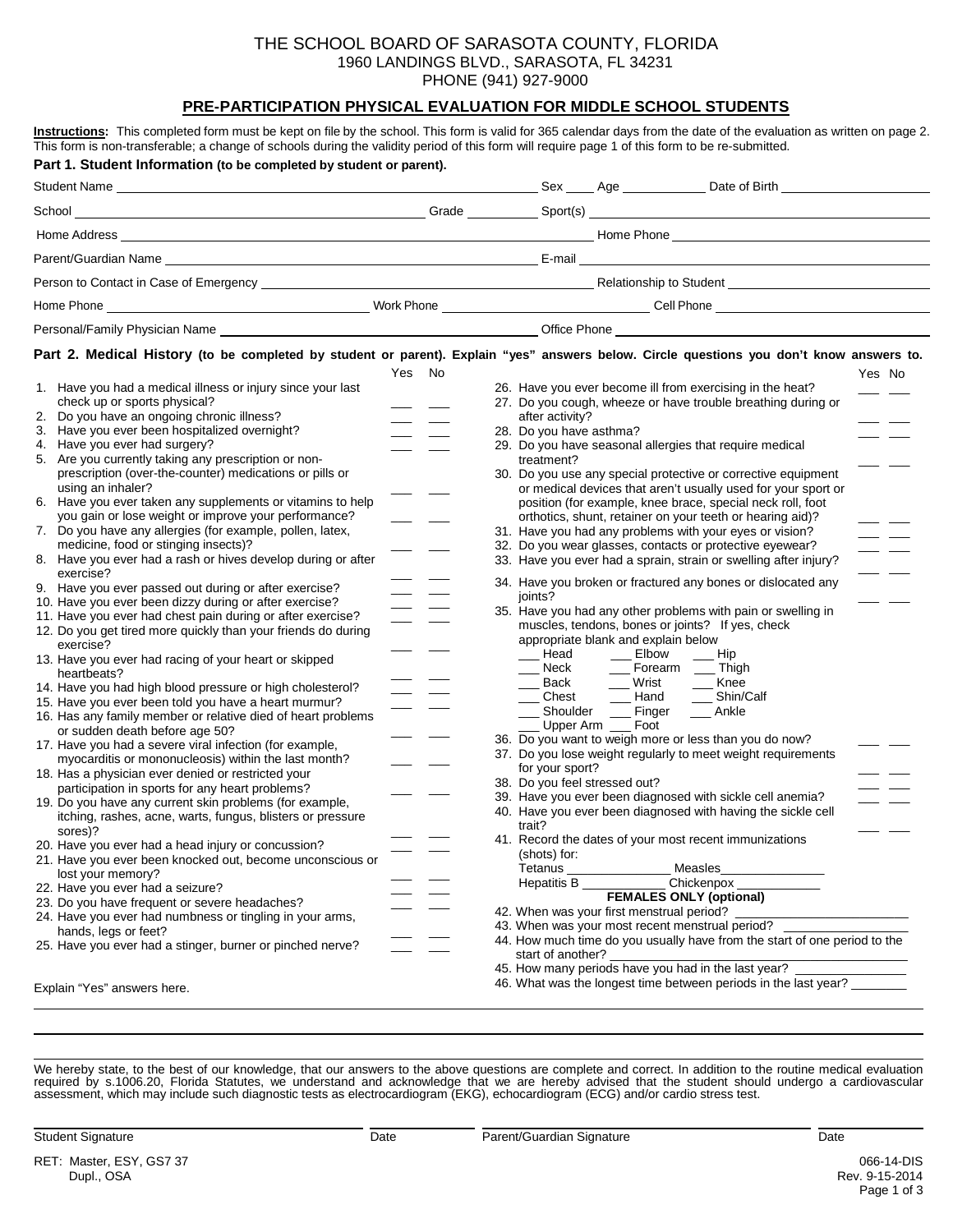### **PRE-PARTICIPATION PHYSICAL EVALUATION FOR MIDDLE SCHOOL STUDENTS**

**Part 3. Physical Examination (to be completed by licensed physician, licensed osteopathic physician, licensed chiropractic physician, licensed physician assistant or certified advanced registered nurse practitioner).**

|                                                        |                                                                                                                                                                                                                                | Height ___________ Weight __________ % of Body Fat (Optional) ____________ Pulse ___________ Blood Pressure ____________                                    |                              |
|--------------------------------------------------------|--------------------------------------------------------------------------------------------------------------------------------------------------------------------------------------------------------------------------------|-------------------------------------------------------------------------------------------------------------------------------------------------------------|------------------------------|
|                                                        |                                                                                                                                                                                                                                | Hearing: right: P ________ F ________ left: P _______ F _______                                                                                             |                              |
| Visual Acuity: Right 20/________ Left 20/_______       |                                                                                                                                                                                                                                | Corrected: □ Yes □ No Pupils: Equal ______ Unequal ______                                                                                                   |                              |
| <b>FINDINGS</b>                                        | <b>NORMAL</b>                                                                                                                                                                                                                  | <b>ABNORMAL FINDINGS</b>                                                                                                                                    | <b>INITIALS*</b>             |
| <b>MEDICAL</b>                                         |                                                                                                                                                                                                                                |                                                                                                                                                             |                              |
| 1. Appearance                                          |                                                                                                                                                                                                                                |                                                                                                                                                             |                              |
| 2. Eyes/Ears/Nose/Throat                               |                                                                                                                                                                                                                                |                                                                                                                                                             |                              |
| 3. Lymph Nodes<br>4. Heart                             |                                                                                                                                                                                                                                |                                                                                                                                                             |                              |
| 5. Pulses                                              |                                                                                                                                                                                                                                |                                                                                                                                                             |                              |
| 6. Lungs                                               |                                                                                                                                                                                                                                |                                                                                                                                                             |                              |
| 7. Abdomen                                             |                                                                                                                                                                                                                                |                                                                                                                                                             |                              |
| 8. Genitalia (males only)                              |                                                                                                                                                                                                                                |                                                                                                                                                             |                              |
| 9. Skin                                                |                                                                                                                                                                                                                                |                                                                                                                                                             |                              |
| MUSCULOSKELETAL                                        |                                                                                                                                                                                                                                |                                                                                                                                                             |                              |
| 10. Neck                                               |                                                                                                                                                                                                                                |                                                                                                                                                             |                              |
| 11. Back                                               |                                                                                                                                                                                                                                |                                                                                                                                                             |                              |
| 12. Shoulder/Arm                                       |                                                                                                                                                                                                                                |                                                                                                                                                             |                              |
| 13. Elbow/Forearm                                      |                                                                                                                                                                                                                                |                                                                                                                                                             |                              |
| 14. Wrist/Hand                                         |                                                                                                                                                                                                                                |                                                                                                                                                             |                              |
| 15. Hip/Thigh<br>16. Knee                              |                                                                                                                                                                                                                                |                                                                                                                                                             |                              |
| 17. Leg/Ankle                                          |                                                                                                                                                                                                                                |                                                                                                                                                             |                              |
| 18. Foot                                               |                                                                                                                                                                                                                                |                                                                                                                                                             |                              |
| *station based examination only                        |                                                                                                                                                                                                                                |                                                                                                                                                             |                              |
|                                                        | ASSESSMENT OF EXAMINING PHYSICIAN/ASSISTANT/NURSE PRACTITIONER                                                                                                                                                                 |                                                                                                                                                             |                              |
|                                                        |                                                                                                                                                                                                                                | I hereby certify that each examination listed above was performed by myself or an individual under my direct supervision with the following conclusions(s). |                              |
|                                                        |                                                                                                                                                                                                                                |                                                                                                                                                             |                              |
| __ Cleared without limitation                          |                                                                                                                                                                                                                                |                                                                                                                                                             |                              |
|                                                        |                                                                                                                                                                                                                                |                                                                                                                                                             |                              |
|                                                        |                                                                                                                                                                                                                                |                                                                                                                                                             |                              |
|                                                        | Precautions <b>Example 2018 Contract 2018 Contract 2018 Contract 2018</b>                                                                                                                                                      |                                                                                                                                                             |                              |
|                                                        |                                                                                                                                                                                                                                |                                                                                                                                                             |                              |
|                                                        |                                                                                                                                                                                                                                |                                                                                                                                                             |                              |
|                                                        |                                                                                                                                                                                                                                |                                                                                                                                                             |                              |
| Cleared after completing evaluation/rehabilitation for |                                                                                                                                                                                                                                |                                                                                                                                                             |                              |
|                                                        |                                                                                                                                                                                                                                |                                                                                                                                                             |                              |
|                                                        |                                                                                                                                                                                                                                |                                                                                                                                                             |                              |
|                                                        |                                                                                                                                                                                                                                |                                                                                                                                                             |                              |
|                                                        | Recommendations experience and the state of the state of the state of the state of the state of the state of the state of the state of the state of the state of the state of the state of the state of the state of the state |                                                                                                                                                             |                              |
|                                                        |                                                                                                                                                                                                                                |                                                                                                                                                             |                              |
|                                                        |                                                                                                                                                                                                                                |                                                                                                                                                             |                              |
|                                                        |                                                                                                                                                                                                                                |                                                                                                                                                             |                              |
|                                                        |                                                                                                                                                                                                                                |                                                                                                                                                             |                              |
|                                                        |                                                                                                                                                                                                                                |                                                                                                                                                             |                              |
| Physician/Assistant/Nurse Practitioner Signature       |                                                                                                                                                                                                                                |                                                                                                                                                             | Date                         |
|                                                        |                                                                                                                                                                                                                                |                                                                                                                                                             |                              |
| RET: Master, ESY, GS7 37<br>Dupl., OSA                 |                                                                                                                                                                                                                                |                                                                                                                                                             | 066-14-DIS<br>Rev. 9-15-2014 |

Page 2 of 3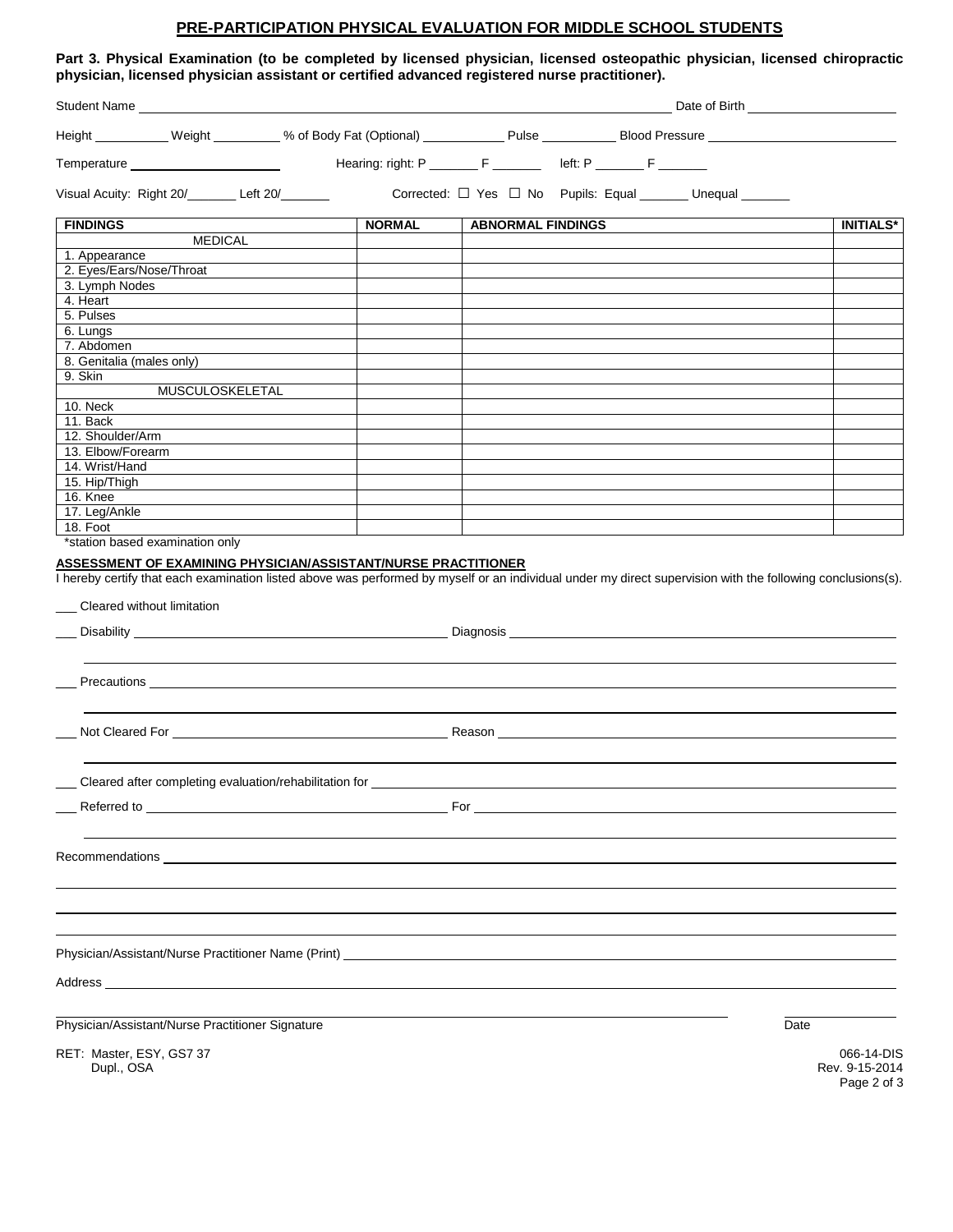### **PRE-PARTICIPATION PHYSICAL EVALUATION FOR MIDDLE SCHOOL STUDENTS**

#### **ASSESSMENT OF PHYSICIAN TO WHOM REFERRED (IF APPLICABLE)**

| Student Name experience and the state of the state of the state of the state of the state of the state of the state of the state of the state of the state of the state of the state of the state of the state of the state of |                                                                                                                                                                                                                                      |
|--------------------------------------------------------------------------------------------------------------------------------------------------------------------------------------------------------------------------------|--------------------------------------------------------------------------------------------------------------------------------------------------------------------------------------------------------------------------------------|
| conclusion(s).                                                                                                                                                                                                                 | I hereby certify that each examination(s) for which referred was/were performed by myself or an individual under my direct supervision with the following                                                                            |
| __ Cleared without limitation                                                                                                                                                                                                  |                                                                                                                                                                                                                                      |
|                                                                                                                                                                                                                                |                                                                                                                                                                                                                                      |
|                                                                                                                                                                                                                                |                                                                                                                                                                                                                                      |
|                                                                                                                                                                                                                                |                                                                                                                                                                                                                                      |
|                                                                                                                                                                                                                                | Cleared after completing evaluation/rehabilitation for <b>contract and contract and contract and contract and contract and contract and contract and contract and contract and contract and contract and contract and contract a</b> |
|                                                                                                                                                                                                                                | Recommendations <b>Example 2018 Contract Contract Contract Contract Contract Contract Contract Contract Contract Contract Contract Contract Contract Contract Contract Contract Contract Contract Contract Contract Contract C</b>   |
|                                                                                                                                                                                                                                |                                                                                                                                                                                                                                      |
|                                                                                                                                                                                                                                |                                                                                                                                                                                                                                      |
|                                                                                                                                                                                                                                |                                                                                                                                                                                                                                      |
|                                                                                                                                                                                                                                |                                                                                                                                                                                                                                      |
| Physician Signature                                                                                                                                                                                                            | Date                                                                                                                                                                                                                                 |

Based on recommendations developed by the American Academy of Family Physicians, American Academy of Pediatrics, American Medical Society for Sports Medicine, American Orthopedic Society for Sports Medicine and American Osteopathic Academy for Sports Medicine.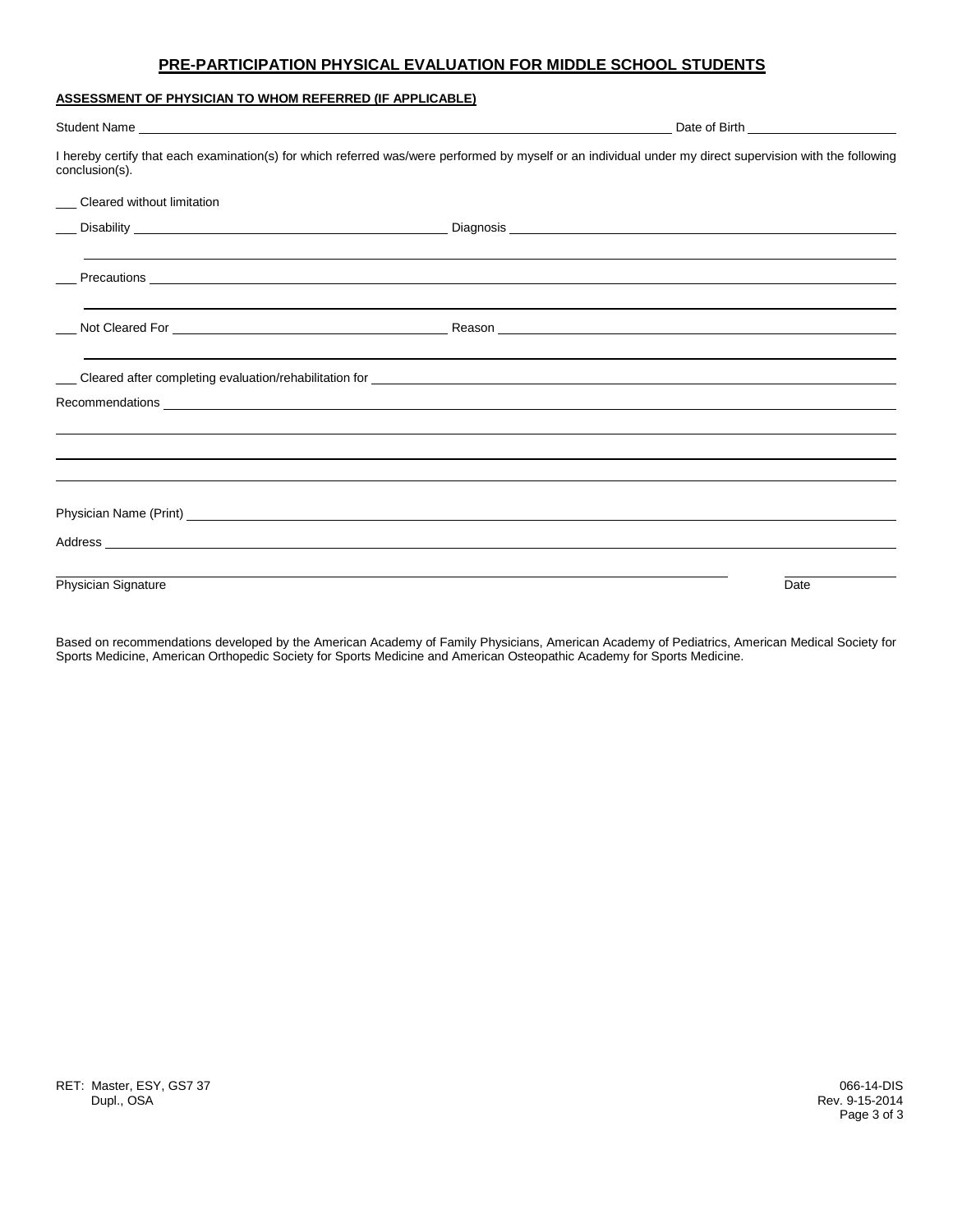#### **PARENT/GUARDIAN RELEASE AND HOLD HARMLESS AGREEMENT FOR MIDDLE SCHOOL STUDENT ATHLETIC PARTICIPATION**

**Instructions:** This form must be notarized and returned to the Head Coach/Athletic Director's Office with the Athletic Packet. If you have questions pertaining to this form, contact your child's school.

|                                               | DOB                                                |                                                |  |
|-----------------------------------------------|----------------------------------------------------|------------------------------------------------|--|
| School Name                                   | School Year                                        |                                                |  |
| Initial sport/activity this agreement governs | Basketball (Grades 6-8)<br>Volleyball (Grades 6-8) | Track (Grades 6-8)<br>Intramurals (Grades 6-8) |  |
| Parent/Guardian Home Address                  |                                                    |                                                |  |
| Home Phone                                    | Work Phone                                         | Cell Phone                                     |  |

I/We fully understand that playing or practicing to play interscholastic sports may be hazardous and poses a risk of injury, including but not limited to, sprains, strains, contusions, abrasions, broken bones and in extreme cases, paralysis or death. Due to the potential hazards associated with interscholastic sports, I/we recognize the importance of following the instructions of coaches and trainers, regarding playing techniques, training and other rules associated with this sport/activity.

I/We understand that it is the responsibility of the parents/guardians to provide proof of medical insurance coverage prior to participating in any phase of this sport/activity.

YES I/we will be purchasing the student accident insurance made available through the Sarasota School District.

NO I/we have comprehensive medical insurance that covers this student for any expenses he/she may incur as the result of a sports injury.

Name of Insurance Company

Policy No. **Effective Dates** 

This agreement is entered into voluntarily and is made with the understanding that I/we have not violated any of the eligibility rules and regulations the Sarasota School District. I/we give my/our consent for my/our student/child/ward to engage in Sarasota School District approved athletic activities as a representative of the student's school. I/we give my/our consent for him/her to accompany the team on out of town/county trips.

In consideration of The School Board of Sarasota County, Florida, permitting my/our student/child/ward to engage in interscholastic sports, I/we agree to release and hold harmless The School Board of Sarasota County, Florida, and its employees and agents from and against all claims, judgments, cost, expenses, attorney fees, including but not limited to, claims occurring from the negligence of The School Board of Sarasota County, Florida, its employees, and agents arising out of bodily injuries or property damage resulting from participation in interscholastic sports.

I/We acknowledge that I/we have read this agreement and fully understand its meaning, and that I/we will abide by all terms and conditions associated wit this sport/activity and in this agreement.

|                                   |  | Student Signature Lawrence and Control and Control and Control and Control and Control and Control and Control and Control and Control and Control and Control and Control and Control and Control and Control and Control and |            |
|-----------------------------------|--|--------------------------------------------------------------------------------------------------------------------------------------------------------------------------------------------------------------------------------|------------|
| STATE OF FLORIDA, SARASOTA COUNTY |  | Sworn to and subscribed before me this _______ day of _________________________, 20_____, by                                                                                                                                   |            |
|                                   |  | Personally known __________ Produced identification __________Type of Identification Produced ___________________                                                                                                              |            |
| (Seal)                            |  | Typed or Printed Name of Notary Public                                                                                                                                                                                         |            |
|                                   |  | Signature of Notary Public                                                                                                                                                                                                     |            |
|                                   |  |                                                                                                                                                                                                                                |            |
| RET: Master, 7AY, Ind Sch 62      |  |                                                                                                                                                                                                                                | 027-01-DIS |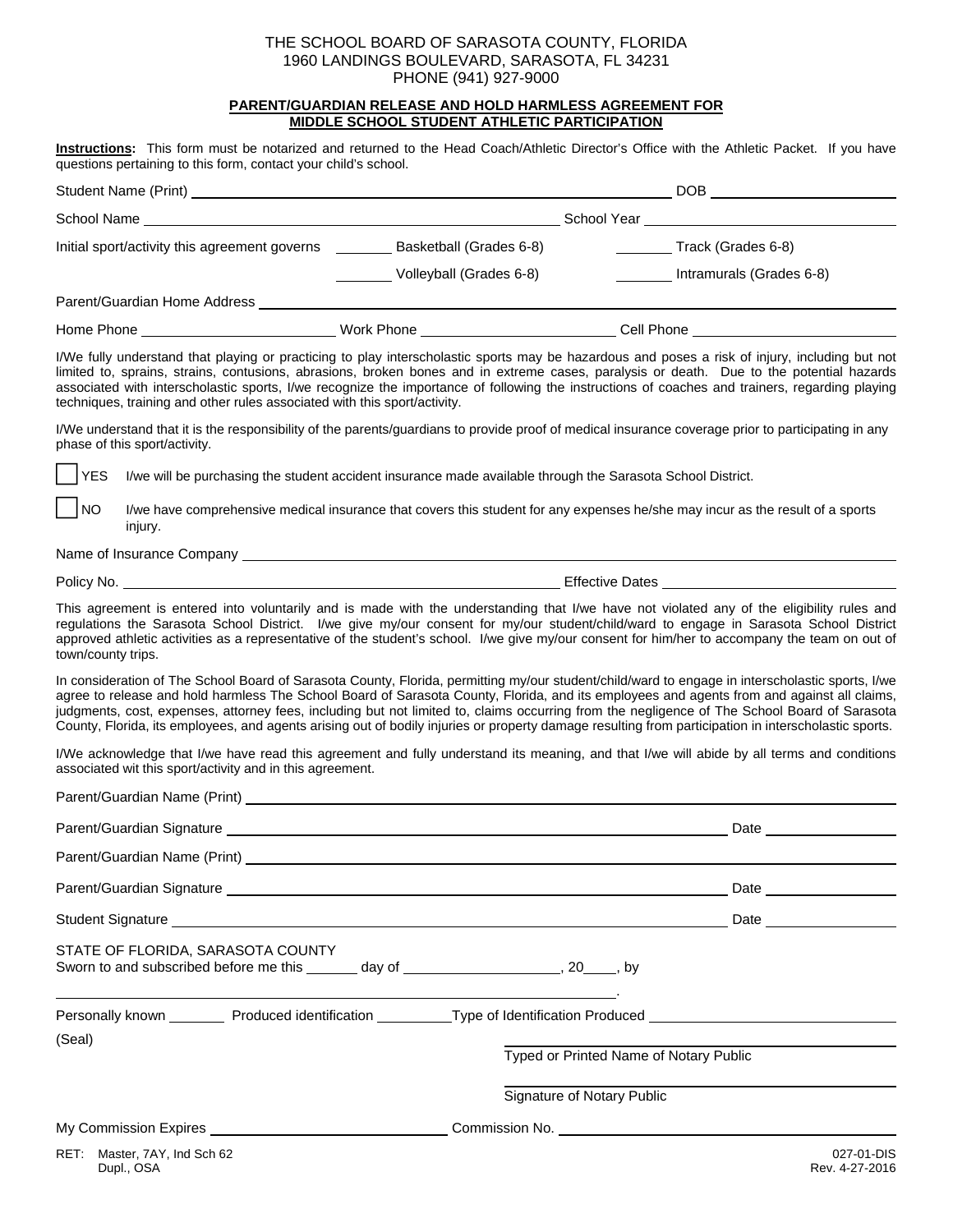### **ACKNOWLEDGEMENT OF STANDARDS FOR PARTICIPATION IN MIDDLE SCHOOL ATHLETIC ACTIVITIES**

**Instructions:** This form must be signed and returned to the Head Coach/Athletic Director's Office. This form should be filed in the Athletic Director's office. If you have questions pertaining to this form, contact the Athletic Director of your child's school.

Student athletes and parent(s)/guardian(s) must comply with the following standards for athletes and cheerleaders representing The School Board of Sarasota County, Florida. These standards apply to all cheerleading and athletic activities. The School Board of Sarasota County, Florida, maintains high expectations for academic achievement and appropriate behavior. All students must comply with the Sarasota County School District Code of Student Conduct and all school-specific behavior expectations.

To be eligible to play or to participate in either a practice or an event/game, a student must

- 1. meet all eligibility requirements as set by The School Board of Sarasota County. Included in the rules is the expectation that student athletes maintain a minimum 2.0 cumulative GPA.
- 2. be present in school for at least one-half (1/2) of the academic day unless excused by an administrator and approved by the Athletic Director.
- 3. attend required practices prior to an event or game unless excused by a coach, trainer, teacher, or administrator.
- 4. not have left another sport during that season.

These are the minimum expectations set by the Athletic Department. A Coach/Principal may add additional rules to those listed above that he/she feels are in the best interest of the program.

The following violations will result in immediate suspension from a team:

- 1. The confirmed use of tobacco or alcohol\*
- 2. The sale or use of any illegal drugs\*
- 3. Being charged with a felony\*
- 4. Failure to adhere to the attendance policy of The School Board of Sarasota County
- 5. Failure to adhere to the discipline policy of The School Board of Sarasota County
- 6. Any act of unsportsmanlike conduct at practice or game/event
- 7. Any act that brings embarrassment to the school

\*Automatic suspension for the remainder of the season

By signing below, you acknowledge the rules and responsibilities as specified above.

| DOB ____________   |
|--------------------|
|                    |
| Date _____________ |
|                    |
|                    |

RET: Master, 7AY, Ind Sch 62 068-14-DIS<br>Dupl., OSA 02: Dupl., OSA Dupl., OSA Eff. 5-11-2015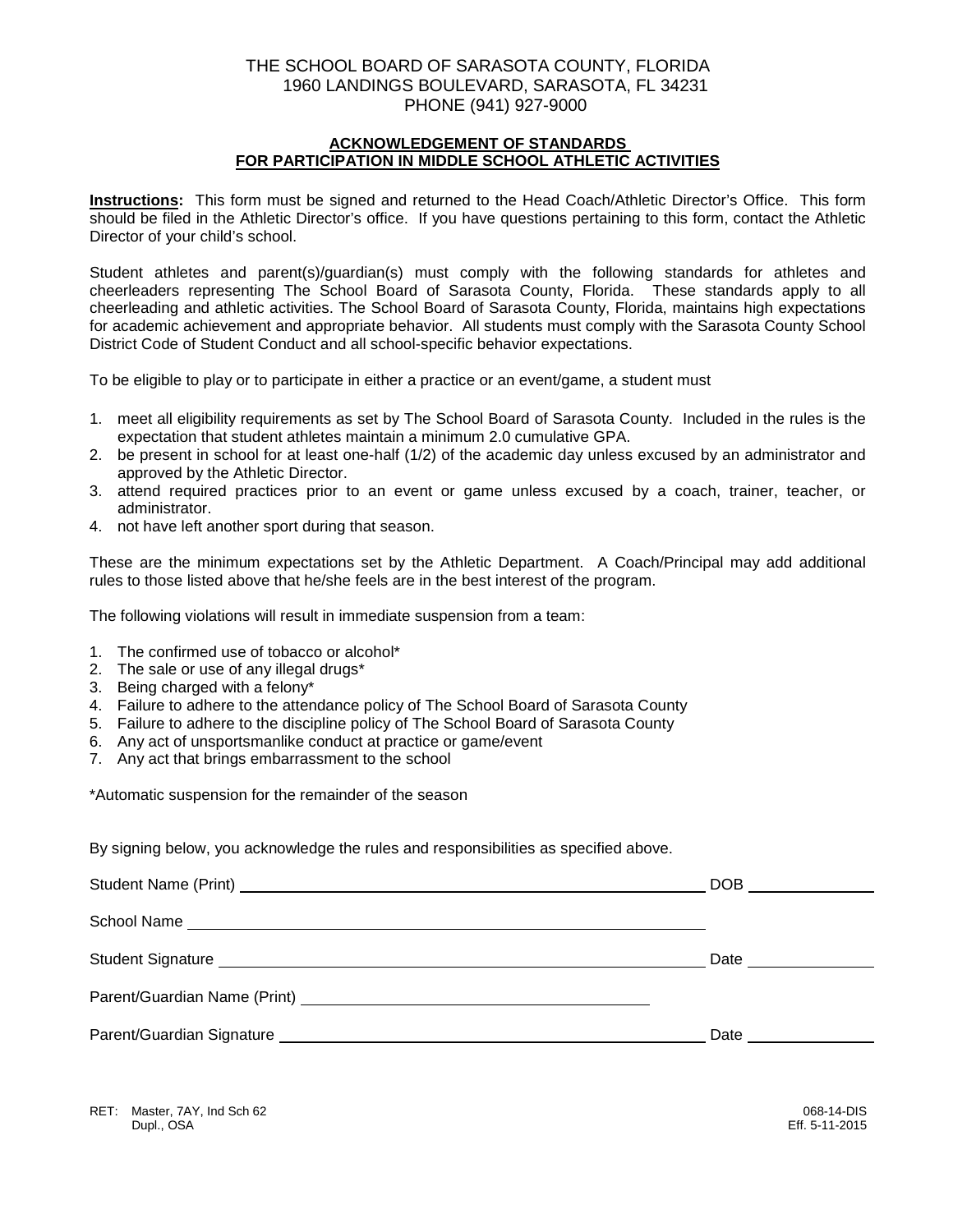## **AUTHORIZATION TO RELEASE MEDICAL INFORMATION FOR ATHLETICS**

**Instructions:** This form is required to allow Athletic Trainers from Agility Physical Therapy & Sports Performance, LLC. to release protected medical information for student athletes to The School Board of Sarasota County, Florida, coaching staff. This form must be returned to the Head Coach or Athletic Secretary. The original will be given to the Athletic Trainer and a copy will be maintained in the Athletic Director's office. This authorization is not valid unless signed and dated by the athlete or legally authorized representative. If you have questions pertaining to this form, contact the Athletic Director of your child's school.

In accordance with the Health Insurance Portability and Accountability Act (HIPAA) of 1996, Agility Physical Therapy & Sports Performance, LLC., is required to provide the patient, the patient's parent, or legally authorized representative with the Notice of Privacy Practices describing how they use and disclose patient health information. If you have not received a copy of the Notice of Privacy Practices, it is available through the Athletic Trainer at your High School.

### **Authorization of Disclosure**

Student Name (Print) DOB **Last Eirst** Middle I authorize Agility Physical Therapy & Sports Performance, LLC. to release/disclose the following protected health information from my student athlete records including information regarding my medical condition, injuries, prognosis, diagnosis, athletic participation status, treatment and care information, and related personal identifiable health information. I certify that this authorization has been made voluntarily. This information is to be released/disclosed to the Athletic Director, Team Physician, School Health Professional, or coaching staff for The School Board of Sarasota County, Florida, for the purposes of my care as a student athlete.

### **Possibility of Re-disclosure**

I understand that any information provided under this release may be subject to re-disclosure by the recipient under circumstances no longer protected by state and federal regulations.

#### **Expiration and Revocation**

I understand that this authorization is valid for 14 months from the date I sign it. I understand that I have the right to revoke this authorization in writing at any time. The revocation will take effect on the day it is received except to the extent it has already been acted upon.

### **Conditions of Treatment**

I understand that Agility Physical Therapy and Sports Performance cannot condition my treatment upon my signing this authorization.

|                                         | Acknowledgement of receipt of Notice of Privacy Practices (initial) ____________                                                                                                                                              |  |                                                                                                                                                                                                                                     |
|-----------------------------------------|-------------------------------------------------------------------------------------------------------------------------------------------------------------------------------------------------------------------------------|--|-------------------------------------------------------------------------------------------------------------------------------------------------------------------------------------------------------------------------------------|
|                                         |                                                                                                                                                                                                                               |  | Date _______________                                                                                                                                                                                                                |
|                                         |                                                                                                                                                                                                                               |  |                                                                                                                                                                                                                                     |
|                                         |                                                                                                                                                                                                                               |  |                                                                                                                                                                                                                                     |
|                                         | *Legally Authorized Representative Name (Print) ________________________________                                                                                                                                              |  |                                                                                                                                                                                                                                     |
|                                         | Legally Authorized Representative Signature Legally Authorization and Changes and Changes and Changes and Changes and Changes and Changes and Changes and Changes and Changes and Changes and Changes and Changes and Changes |  | Date <u>and</u> the state of the state of the state of the state of the state of the state of the state of the state of the state of the state of the state of the state of the state of the state of the state of the state of the |
|                                         |                                                                                                                                                                                                                               |  |                                                                                                                                                                                                                                     |
| RET: Master, 7AY, GS7 132<br>Dupl., OSA | Distribution: Original - Athletic Trainer Copy - Student Athlete File                                                                                                                                                         |  | 062-14-DIS<br>Rev. 4-27-2016                                                                                                                                                                                                        |